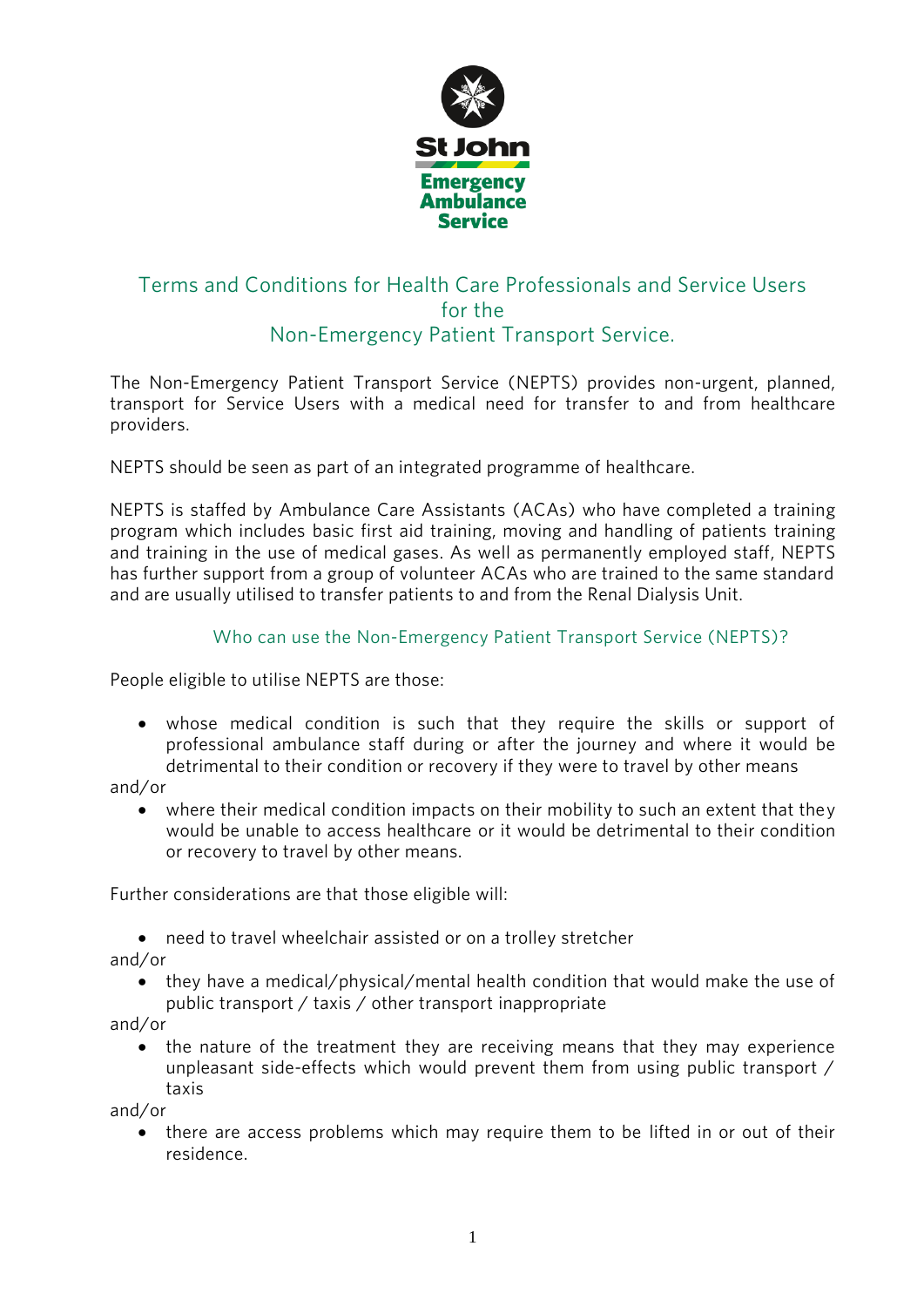#### Who can authorise a Service User to be transferred by NEPTS?  $W_{\rm eff}$  and  $W_{\rm eff}$  are transferred by NEPTS?

The medical need for someone to be transferred by NEPTS has to be authorised by a registered Health Care Professional (HCP) involved with the care of the Service User. They will ensure that the Service User meets the eligibility criteria above. They will ensure that the Service User meets the eligibility criteria above.

 $\mathcal{A}$  registered Health Care Professional may be any of the following:

- Audiologist
- Chiropractor
- Consultants<br>• Dentist
- Dentist
- Doctor
- Nurse
- Occupational Therapist
- Optician
- Osteopath
- Paramedic
- Physiotherapist
- Radiographer
- Social Worker

At the time of arranging an appointment with a health care provider, the Service User must request that they book their NEPTS transport on their behalf. must request that they book their NEPTS transport on their behalf.

The health care provider will inform the Service User whether or not they are eligible to

to visit the patient in their own home (e  $\sigma$  a home visit by a GP) to visit the patient in their own home (e.g. a home visit by a GP).

# Do I need a subscription for ambulance cover to use NEPTS?

A non-emergency patient transfer booked in advance by a Health Care Professional will incur a charge unless the Service User holds a St John membership subscription. incur a charge unless the Service User holds a St John membership subscription.

For 2022, membership provides cover for up to 10 non-emergency patient transfers and<br>50 emergency ambulance journeys. This does not apply to transfers for renal dialysis treatment, which are unlimited. Should you require more than the allotted transfers within your membership period, a top-up subscription can be purchased at a lower rate. your membership period, a top-up subscription can be purchased at a lower rate.

Full details can be found online at [www.stjohn.gg/support/supporters-scheme](http://www.stjohn.gg/support/supporters-scheme)

### When is the NEPTS available?

The service is provided between 08:30hrs and 17:00hrs, Monday to Friday. NEPTS does hours transport may be provided by the emergency ambulance service, when operational demand allows, for urgent transfers only. demand allows, for urgent transfers only.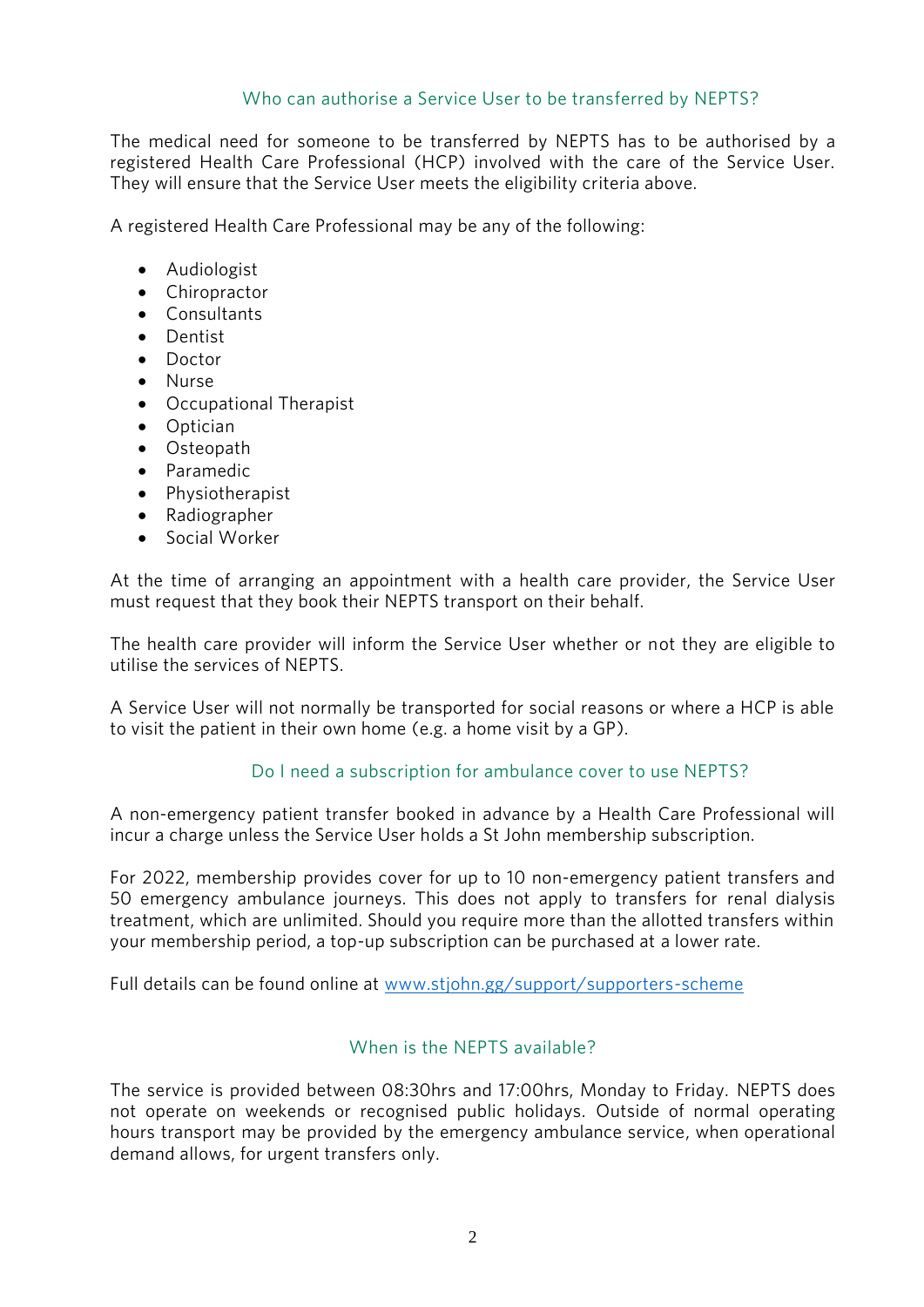#### Who can make the booking for a Service User to attend an appointment utilising NEPTS? an approximation of the NEPTS?

NEPTS bookings must be made by a Health Care Profesisonal or a person acting on their<br>behalf, such as a secretary or receptionist. The Service User must meet the eligibility criteria above.

A Service User, or their relative/friend, may not make a booking for a NEPTS transfer.<br>They must request their health care provider to make the booking on their behalf. They must request their health care provider to make the booking on their behalf.

If the Service User attempts to book their NEPTS transport themselves, they will be directed to get back in touch with their health care provider to make the booking on their  $\epsilon$  directed to get back in touch with the booking on the booking on the booking on the booking on the booking on the booking on the booking on the booking on the booking on the booking on the booking on the booking on t

#### How does a HCP make a booking for NEPTS transport if the Service User meets the eligibility criteria? if the Service User meets the eligibility criteria  $\mathcal{L}$

Bookings must be made by calling the NEPTS direct booking line on 01481 742141. The confirmation on whether or not the request can be accepted for the time requested confirmation on whether or not the request can be accepted for the time requested.

You can expect to be called back on the same day as you leave the message, if the message is left within NEPTS working hours. However, if you call after 15:30 hrs it is likely vou will be called back the next NEPTS working day. However, it is likely in the call and  $\mathcal{I}$ you will be called back the next NEPTS working day.

If the booking cannot be accepted due to the time slot not being available, then an alternative day  $\ell$  time will be agreed with the HCP making the booking. alternative day / time will be agreed with the HCP making the booking.

# $W_{\text{max}}$  is required when I make a booking?

- Date and time of appointment
- Name and date of birth of patient/service user
- Address and telephone number for patient
- Collection address if different from home address.
- Destinantion
- Patient diagnosis/main health conditions
- Any known infections
- If there is a known DNACPR in place for the patient
- Are there any access restictions / steps at the property?
- Is the patient a wheelchair user / can they self mobilise?
- If they use a wheelchair will they be bringing their own?
- Will anyone be accompanying the patient?
- Name and position of HCP authorising the transfer.
- Whether one person or two are required for transferring the patient according to how much assistance is required?
- How long the appointment will last so that we can plan an approximate return time time.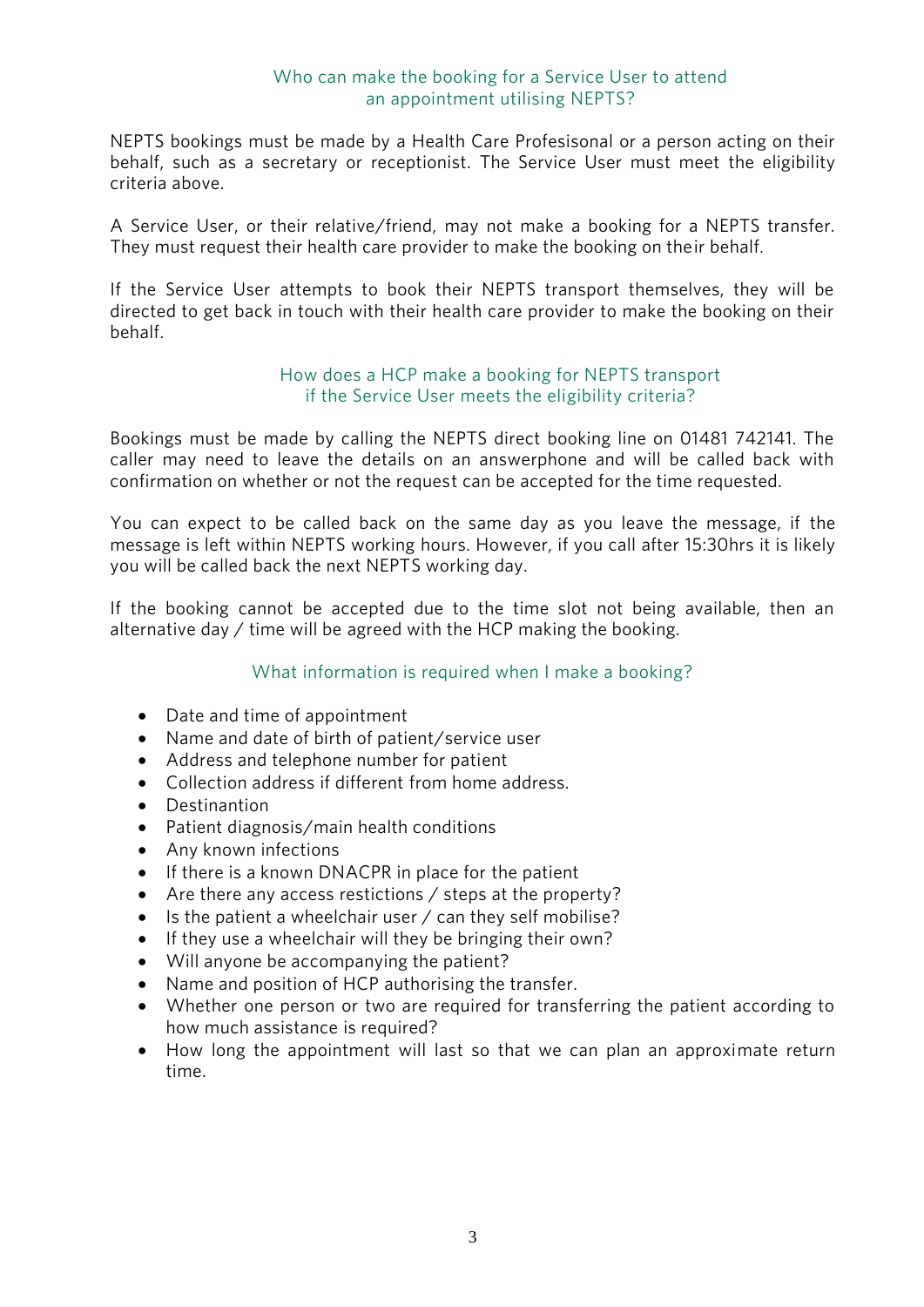#### When should the booking for transport be made?  $W_{\rm eff}$  should the booking for transport be made  $\sigma$

The transport should be booked well in advance, with at least a minimum of 1 working day prior to the day transport is required. prior to the day transport is required.

A transport slot may not be available if sufficient notice is not given. Then an alternative available day  $\ell$  time will be discussed with the HCP making the booking. available day / time will be discussed with the HCP making the booking.

NEPTS does not work on weekends or recognised public holidays, so regular NEPTS transport booking requests cannot be taken on these days. transport booking requests cannot be taken on these days.

# How can an urgent request for transport be made on the day of an appointment?

If there is a requirement to book transport on the same day as the appointment, it must<br>be for an urgent appointment which cannot be moved to another day. In these circumstances, the booking should be made by the HCP direct with the Joint Emergency Services Control Centre by calling 01481 756996. The same eligilbilty criteria applies. Services Control Centre by calling 01481 756996. The same eligilbilty criteria applies.

## How can an urgent request for transport be made on a weekend or public holiday?

If the appointment is urgent and needs to take place on a weekend/public holiday then<br>the HCP must make the booking direct with the Joint Emergency Services Control Centre by calling 01481 756996. A Service User cannot make the booking themselves unless it is  $\sigma$  called 10  $\sigma$  called make the bookstand make the booking the booking dependence of  $\sigma$ deemed to be an emergency, then 999 should be called.

# $\mathcal{C}$  is classified as an  $\mathcal{C}$  is classified as an  $\mathcal{C}$

An urgent appointment is classed as one which, in the opinion of the HCP, must occur on that day and cannot be postponed to a later day, otherwise it will be detrimental to the health of the patient. health of the patient.

### Can NEPTS provide transport for a Doctors appointment?

If a Service User is unable to attend a Surgery for a Doctors appointment, they must request for the Doctor to make a home visit. Transport can be provided for a Consultants appointment at the Medical Specialst Group or Mill House. approximately the Medical Specialst Group or  $\mathbb{R}$ 

NEPTS may provide transport for minor procedures which have to be carried out at the Doctors Surgery.  $\overline{\phantom{a}}$ 

# How can transport be arranged for regular appointments?

Regular transport can be arranged for a Service User who needs to attend frequent healthcare appointments (e.g. every week) by the HCP. Full details of the frequency and times must be provided at the time of making the initial booking. The HCP will be advised whether or not it is feasible to accent the requiest for regular transfers. whether or not it is feating the request for regular transfers.

The HCP must advise the Service User directly what arrangements have been made.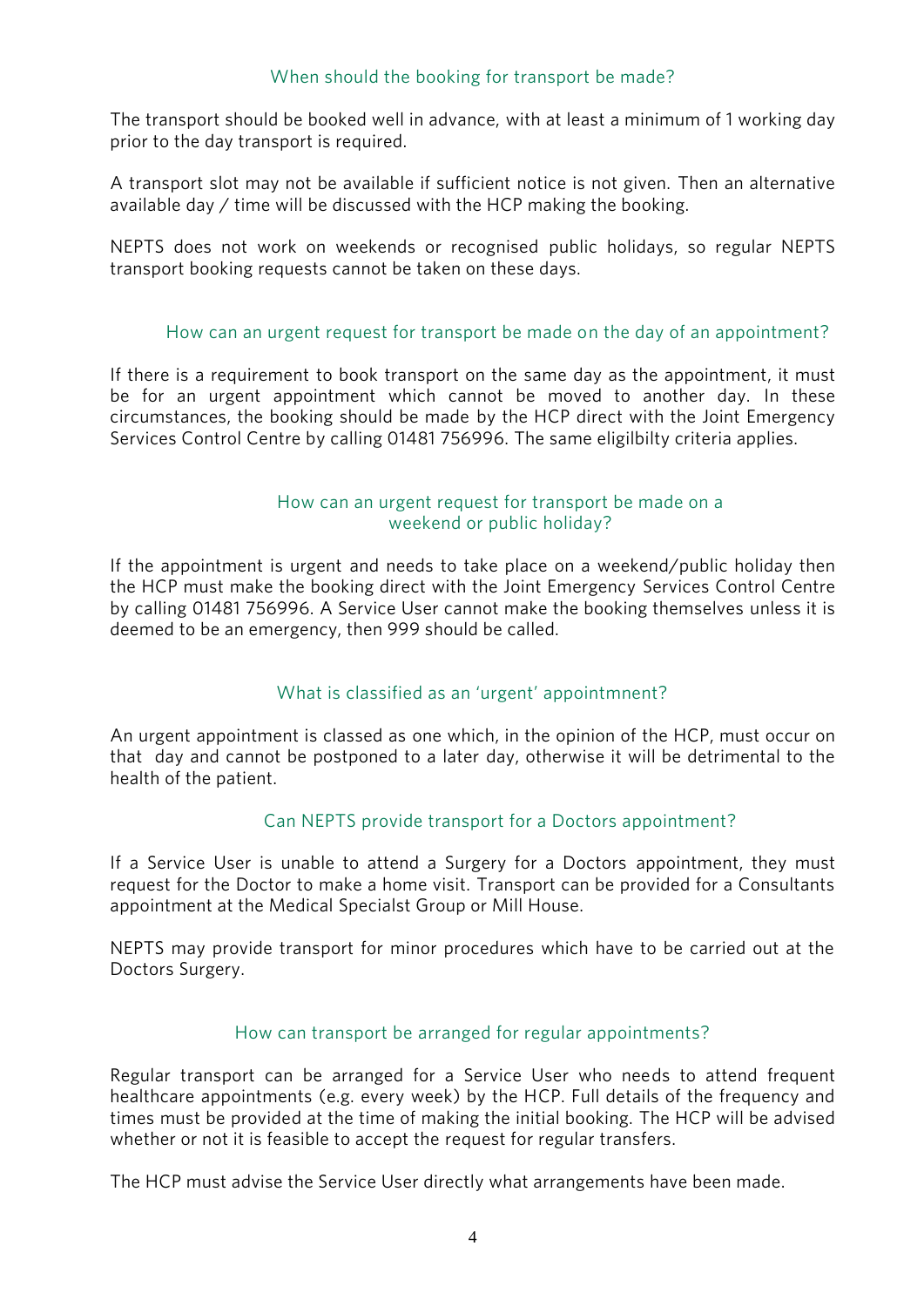#### What happens when a service users condition or circumstances change and they have regular transport with NEPTS arranged over a protracted period of time? have regular transport with NEPTS arranged over a protection  $\mathcal{L}_\text{max}$

If a regular user of the NEPTS service has an improvement in their condition over time, and it is apparent to the NEPTS Ambulance Care Assistants who transfers the patient on a regular basis that their condition and/or circumstances have changed and they may no longer fulfil the NEPTS eligibility criteria, then the health care facility who made the original booking will be contacted to discuss the situation. It may be agreed that alternative arrangements for transport may need to be made. alternative arrangements for transport may need to be made.

If a regular NEPTS user has a deterioration in their condition, the Ambulance Care<br>Assistant transferring the patient will make the necessary changes to allow NEPTS to continue to transfer the patient, or they will refer back to the health care facility who arranged the original booking. arranged the original booking.

#### What happens if a Service User cannot attend a pre-booked appointment and the transport needs to be cancelled? and the transport needs to be cancelled?

Cancellation of transport may be made by either the Service User directly to NEPTS or by the HCP. As much notice as possible must be given so that the available time slot may be utilised for another booking. utilised for another booking.

If the cancellation is for transport that day, or early on the next working day after a weekend or public holiday, first please contact the NEPTS direct booking line (01481) 742141), if the call goes directly to answerphone then please call the Joint Emergency  $\frac{1}{2}$ Services Control Centre on 01481 756996 to cancel the booking.

Failure to cancel pre-booked transport which subsequently arrives to collect a patient and is not required, may incur a cancellation charge. is not required, may incur a cancellation charge.

### How can a Service User obtain information about transport that has been booked with NEPTS?

Service Users can contact NEPTS directly for information about their booked transport or if an amendment needs to be made to the booking. Contact the NEPTS booking line direct on 01481 742141. on 01481 742141.

Outside of normal office hours, if the enquiry is urgent, then contact the Joint Emergency<br>Services Control Centre on 01481 756996 and request to speak with the Ambulance Duty Services Control Centre on 01481 756996 and request to speak with the Ambulance Duty to speak with the Ambulance Duty of the Ambulance Duty of the Ambulance Duty of the Ambulance Duty of the Ambulance Duty of the Ambulance Officer.

## to collect patient for the appointment? to collect patient for the appointment?

NEPTS transport should arrive to collect a Service User approximately 30 minutes before the appointment time. Depending on the distance from the collection address to the appointment and the time of day, sometimes it is necessary to collect a Service User up to 45 minutes prior to the appointment. Therefore, Service Users should be ready for collection 45 minutes prior to the appointment time. collection 45 minutes prior time. The approximation time time  $\mathcal{L}$